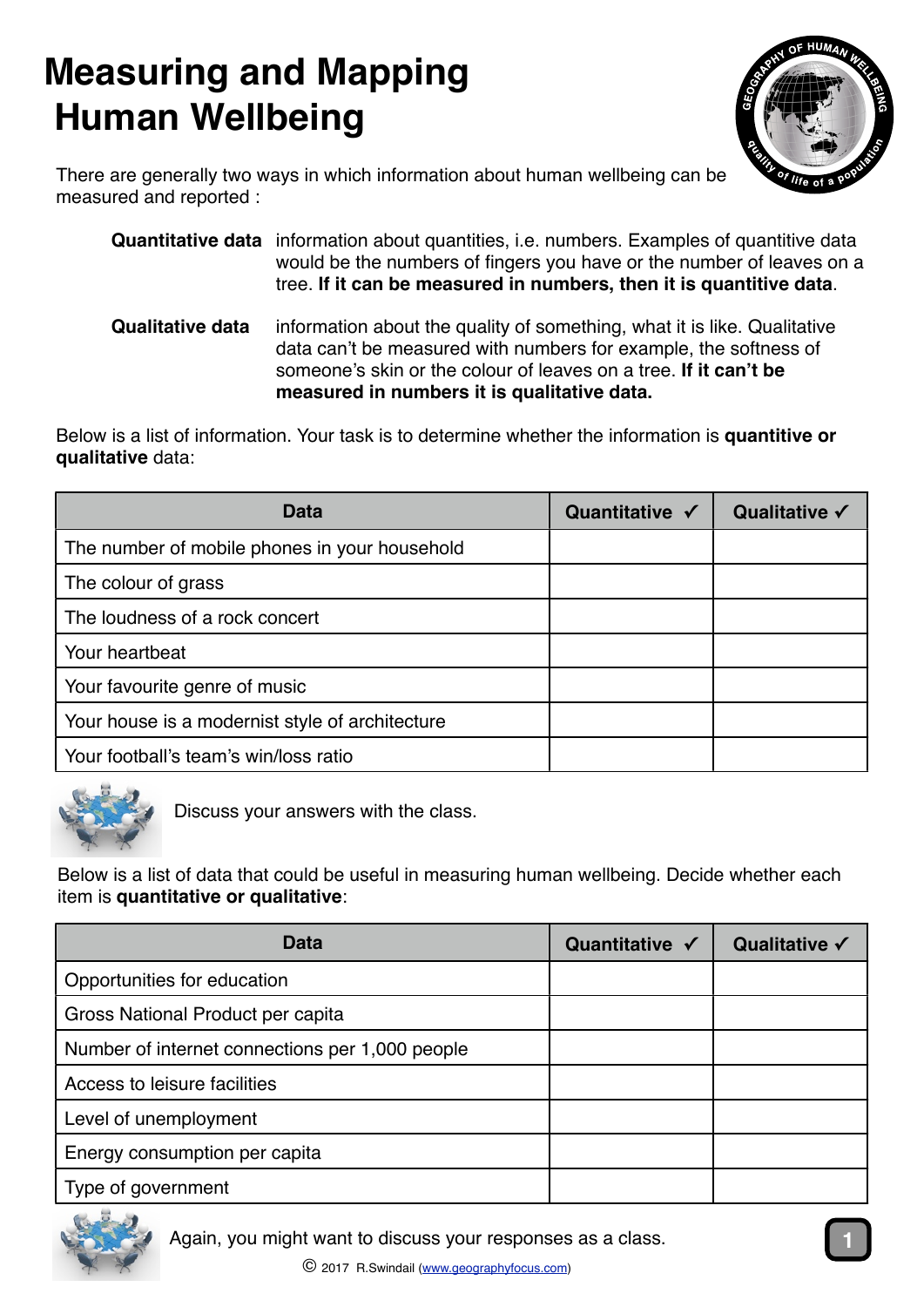## **Quantitative Indicators of Development**

**Gross National Product** is the total value of good and services produced in a country in a given year plus the total income received from other countries minus payment made to other countries. **GNP per capita** is found by dividing the GNP by a country's population. GNP per capita is often used to compare the wellbeing of different countries.

Use the list of the five richest countries and the five poorest countries, based on GDP per capita, to construct a horizontal bar graph in the space provided:

| World's five richest countries (GNP per capita) 2014<br>Source - World Bank |             | World's five poorest countries (GNP per capita) 2014<br>Source - World Bank |      |                          |                       |
|-----------------------------------------------------------------------------|-------------|-----------------------------------------------------------------------------|------|--------------------------|-----------------------|
| Rank                                                                        | Country     | GNP per capita (US\$)                                                       | Rank | Country                  | GNP per capita (US\$) |
|                                                                             | Luxembourg  | 110,665                                                                     | 5    | Malawi                   | 253                   |
| $\mathbf{2}$                                                                | Norway      | 97,363                                                                      | 4    | Burundi                  | 295                   |
| 3                                                                           | Qatar       | 93.397                                                                      | 3    | Central African Republic | 378                   |
| 4                                                                           | Switzerland | 84,733                                                                      | 2    | Gambia                   | 422                   |
| 5                                                                           | Australia   | 61,887                                                                      |      | Niger                    | 440                   |